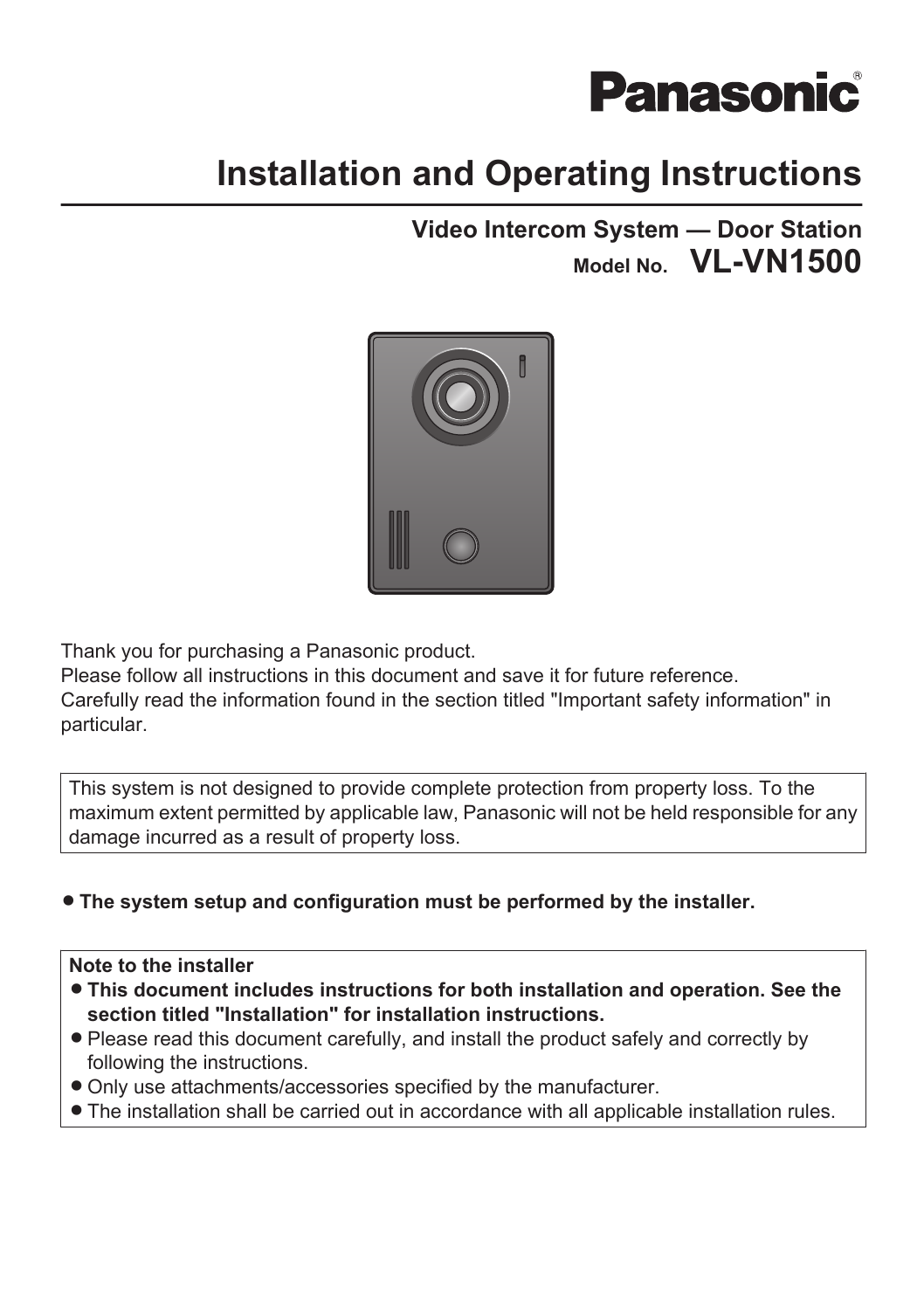### *Table of Contents*

### **[Introduction](#page-2-0)**

### **[Important information](#page-4-0)**

### **[Preparation](#page-8-0)**

|--|--|--|

### **[Installation](#page-9-0)**

| Information about power connection 10         |  |
|-----------------------------------------------|--|
| Power over Ethernet (PoE) connection 10       |  |
| Installing the power supply unit (sold        |  |
|                                               |  |
|                                               |  |
| Installing the relay box (sold separately) 15 |  |
| Wire and cable specifications 17              |  |

### **[Other information](#page-17-0)**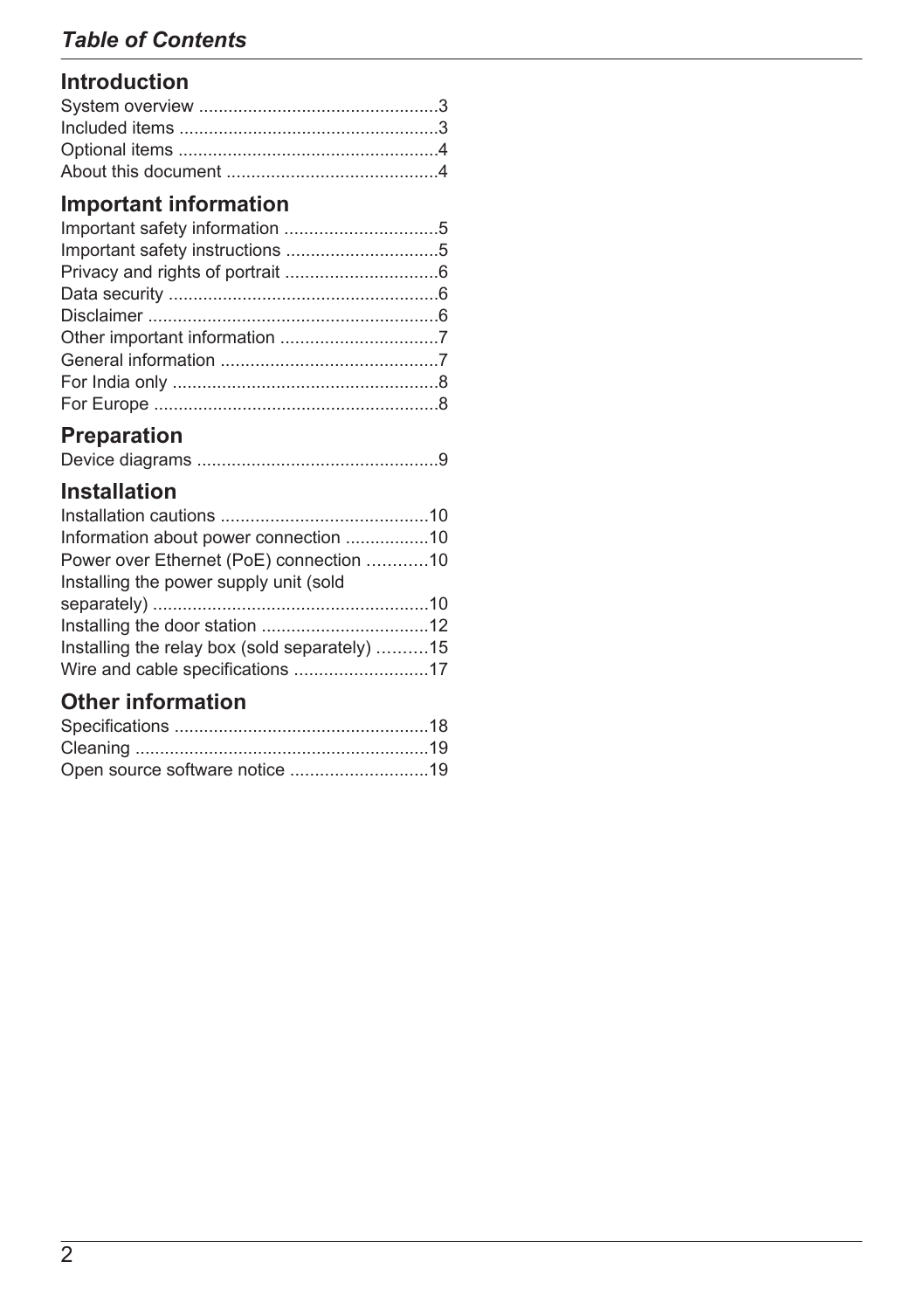### <span id="page-2-0"></span>**System overview**

This document explains basic information required to install and configure a VL-VN1500 Door Station for use with a Video Intercom System that is comprised of the following devices.

- VL-MN1000 Room Monitor
- VL-VN1900 Lobby Station
- VL-VN1500 Door Station
- VI -VN1700 Control Box
- VL-VN1800 Control Box<sup>[\\*1](#page-2-2)</sup>
- <span id="page-2-2"></span>\*1 The available products differ depending on your region. For more information, please consult your dealer.

### **Main features**

#### **Camera features**

• When a visitor calls you, you can view the image from the door station camera on your room monitor, and confirm who the visitor is before talking or opening the door.

#### **Other features**

- The built-in card reader can be used to open a door connected to an electric lock (user supplied).
- **•** For systems composed of VL-VN1800 control boxes[\\*1](#page-2-3), the following main operations can be performed by installing the Video Intercom System app on a smartphone.
	- Answering calls from visitors (from the door station)
	- Monitoring door stations[\\*2](#page-2-4) Talking with the door station while monitoring
- <span id="page-2-3"></span>\*1 The available products differ depending on your region. For more information, please consult your dealer.
- <span id="page-2-4"></span>\*2 This feature may not be available depending on your facility's system configuration.

# <span id="page-2-1"></span>**Included items**

The following items are included in addition to the door station.

| <b>Item</b>                                                                                            | Quantity |
|--------------------------------------------------------------------------------------------------------|----------|
| <b>Mounting base</b>                                                                                   | 1        |
| ⋒<br>O)                                                                                                |          |
| Screw (3 mm $\times$ 5 mm)<br>Used to secure the door station to<br>the mounting base.<br><b>TWWWW</b> | 1        |
| Screw (3.8 mm $\times$ 20 mm)<br>Used to secure the mounting base<br>to the wall                       | 4        |
| 2-pin terminal block<br>Used to connect wires to the R1/R2<br>connection terminals.                    | 1        |
| DC plug<br>Used to connect the power supply<br>unit to the door station<br><b>TIMER</b>                | 1        |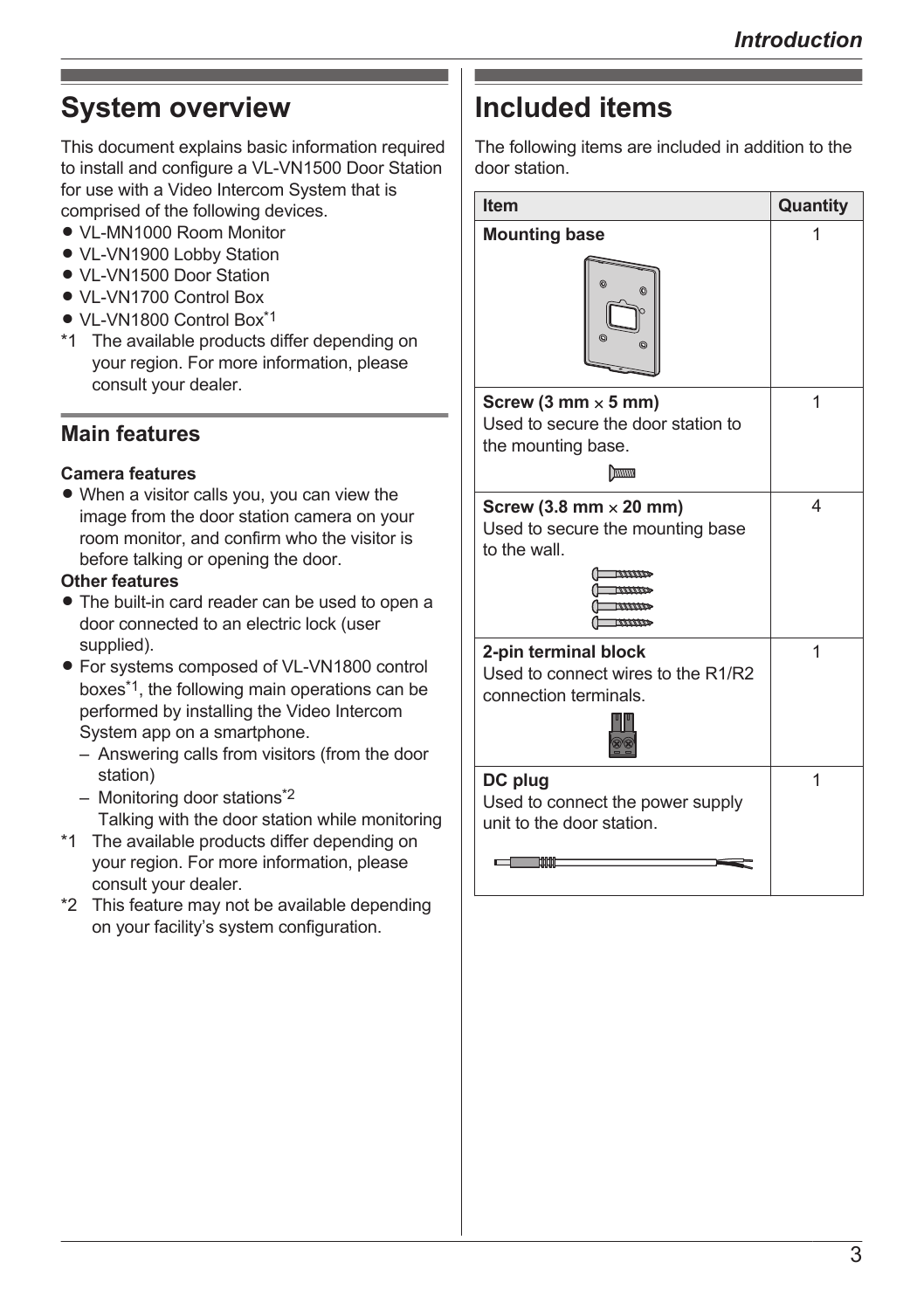# <span id="page-3-0"></span>**Optional items**

The following items are sold separately. Please contact your nearest Panasonic dealer for sales information.

### **Compatible accessories (as of March, 2017)**

| <b>Item</b>                                                                                                                               | Model no.       |
|-------------------------------------------------------------------------------------------------------------------------------------------|-----------------|
| <b>Power Supply Unit*1</b><br>Power supply unit that can be<br>used to power the door station<br>when no PoE power supply is<br>available | <b>VL-PS240</b> |
| <b>Relay Box</b><br>Used to connect an electric lock<br>(user supplied) to the door<br>station                                            | VI-RIY1         |

<span id="page-3-2"></span>\*1 This product complies with the IEEE 802.3af Power-over-Ethernet (PoE) standard. If PoE is available on your network, this product can receive the necessary power from the network through the Ethernet cable and no power supply unit is needed. If PoE is not available, you will need to connect a power supply unit to the product.

#### **Compatible system devices (as of June, 2019)**

| <b>Item</b>                                                                                                                                                                                                             | Model no.        |
|-------------------------------------------------------------------------------------------------------------------------------------------------------------------------------------------------------------------------|------------------|
| <b>Room Monitor</b><br>IP-compatible room monitor with<br>touch screen. Typically installed<br>inside a residence.                                                                                                      | VI-MN1000        |
| <b>Lobby Station</b><br>IP-compatible lobby station with<br>colour screen, phonebook<br>features, and connection<br>terminals for external electric<br>lock, access controller, etc.<br>Typically installed in a lobby. | <b>VL-VN1900</b> |
| <b>Control Box</b><br>Allows the system to<br>accommodate up to 2000 SIP<br>devices                                                                                                                                     | <b>VL-VN1700</b> |
| <b>Control Box</b><br>Allows the system to<br>accommodate up to 2000 SIP<br>devices. (Supports answering<br>calls from smartphones linked to<br>the system, etc.)                                                       | <b>VL-VN1800</b> |

# <span id="page-3-1"></span>**About this document**

### **Terms and illustrations**

- Model number suffixes (e.g., the "BX" in "VL-VN1500") are omitted unless necessary.
- Design and specifications are subject to change without notice
- **Illustrations may vary slightly from the actual** product.

### **Trademarks**

- MIFARE is a registered trademark of NXP B.V. and is used under license.
- All other trademarks identified herein are the property of their respective owners.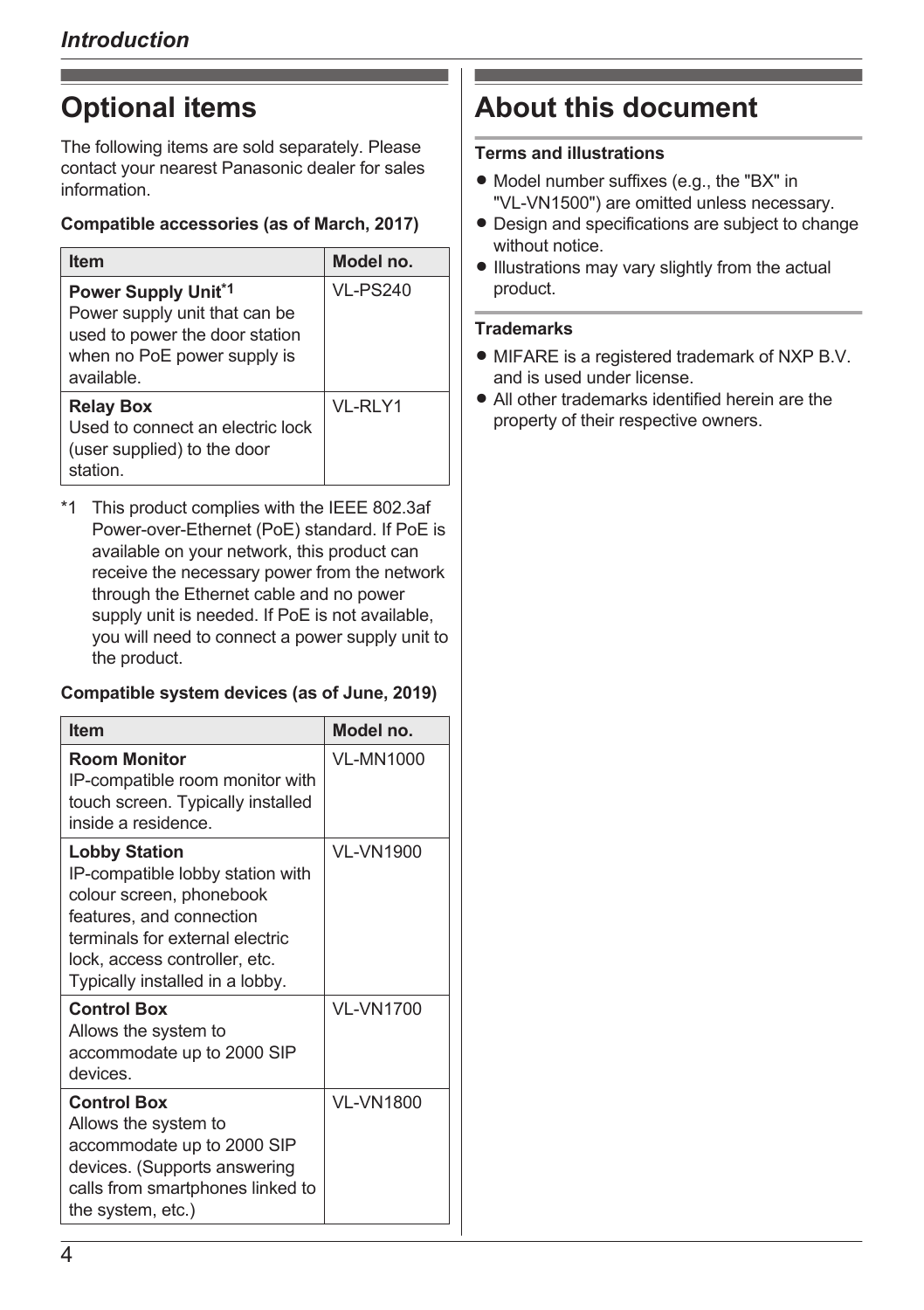# <span id="page-4-0"></span>**Important safety information**

To prevent severe injury and loss of life/property, read this section carefully before using the product to ensure proper and safe operation of your product.

### **Note:**

• If you are connecting a VL-PS240 power supply unit to the product, refer to the documentation included with the power supply unit for additional safety information.



# **WARNING**

**Preventing fire, electric shock and short circuits**

- **Leave installation work to the dealer. Installation work requires technique and experiences. Electrical connection work should be performed by certified personnel only. Failure to observe this may cause fire, electric shock, injury, or damage to the product. Consult the dealer.**
- $\bullet$  Do not disassemble or modify the product. Refer servicing to an authorised service centre when service is required. Disassembling the product or manipulating the product in a way not described in the documentation may expose you to dangerous voltages and other risks.
- Do not touch the product or the power supply unit during an electrical storm. There may be a remote risk of electric shock from lightning.
- $\bullet$  Never install wiring during a lightning storm.
- $\bullet$  Do not connect non-specified devices.
- When opening holes in walls for installation or wiring, or when securing the power cable, make sure you do not damage existing wiring and ductwork.
- Do not make any wiring connections when the power outlet is turned on.
- Do not install the product and power supply unit in the following places:
	- Places where the product and power supply unit may be splashed with water or chemicals
	- Places where there is a high concentration of dust or high humidity
- Do not push any objects through the openings of the product.
- $\bullet$  If any of the following conditions occur, disconnect the Ethernet (LAN) cable from the product, disconnect the power supply unit from

the power outlet, and then refer servicing to an authorised service centre.

- The product emits smoke, an abnormal smell or makes unusual noise
- The power cables are damaged or frayed
- Metal objects have been dropped inside the product
- $\bullet$  When existing wires are used, it is possible that they contain AC voltage. Contact an authorised service centre.



#### **Preventing accidents, injuries, and property damage**

- Do not use the product in unstable areas or areas prone to strong vibrations. This may cause the product to fall, resulting in damage to the product or injury.
- If the wiring passes outdoors, use a conduit and a surge protector.
- $\bullet$  If the wiring passes underground, use a conduit, and do not make any connections underground.
- $\bullet$  Install the product securely adhering to the instructions in this document to prevent it from falling off the wall. Avoid installing onto low-strength walls, such as gypsum board, ALC (autoclaved lightweight concrete), concrete block, or veneer (less than 18 mm thick) walls.
- $\bullet$  Do not put your ear(s) near the speaker, as loud sounds emitted from the speaker may cause hearing impairment.
- To prevent serious injuries due to the product unexpectedly falling, the product with a wall mount feature must be installed at a height of 2 m or lower.

### <span id="page-4-1"></span>**Important safety instructions**

When using this product, basic safety precautions should always be followed to reduce the risk of fire, electric shock, or personal injury. Use only the power supply unit indicated in this document.

### **SAVE THESE INSTRUCTIONS**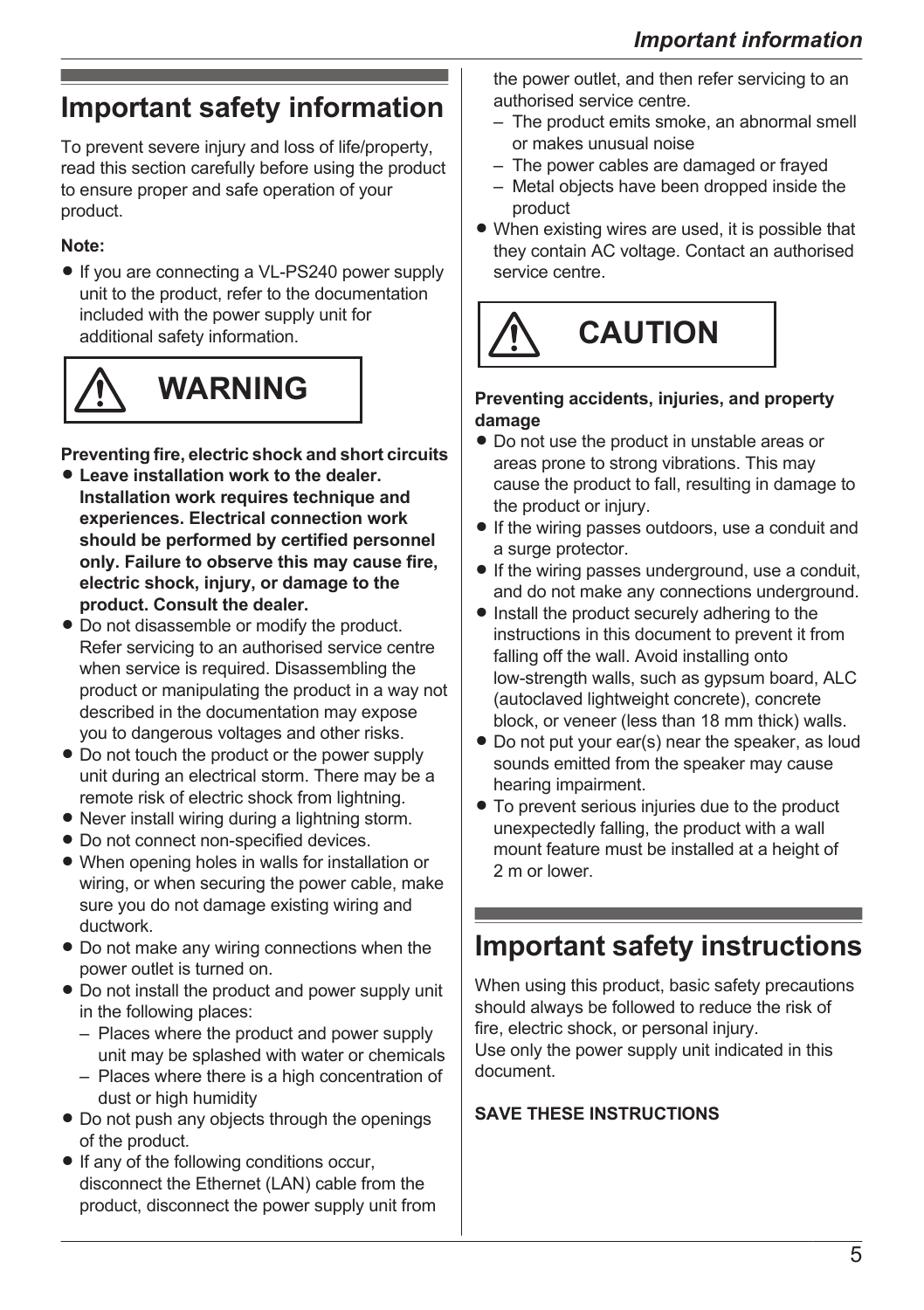# <span id="page-5-0"></span>**Privacy and rights of portrait**

When installing or using the product, please take into consideration the rights of others with regard to privacy and rights of portrait.

- $\bullet$  It is generally said that "privacy" means the ability of an individual or group to stop information about themselves from becoming known to people other than those whom they choose to give the information. "Rights of portrait" means the right to be safe from having your own image taken and used indiscriminately without consent.
- Please observe the legal regulations (data protection, video surveillance) in your country during use.

### <span id="page-5-1"></span>**Data security**

In order to use the system safely and correctly, the data security guidelines (listed below) must be observed. Failure to do so may result in the following.

- Loss, leakage, falsification or theft of user information.
- Unauthorised or illegal use of the system by a third party.
- $\bullet$  Interference or suspension of service caused by a third party.

#### **What is user information?**

User information is defined as the following types of information.

- $\bullet$  Information stored in the product
	- System event information
	- System and device settings
- Information stored on the computer that is used by the setup tool
	- Resident names and room numbers
	- System and device settings

#### **Data security guidelines**

- $\bullet$  **Observe proper management of passwords.** 
	- Passwords can be used to program the system, open doors, etc. Select passwords that are difficult to guess, change them regularly, and keep them secret. Assign a unique password to each device.
	- You will never receive enquires about passwords from Panasonic.
- **Protect user information when sending the product to be repaired, or when handing it over to a third party.**
	- Use the product's reset function to initialise the product before when sending the product to be repaired or handing it over to a third party.
	- Note that user information may be deleted or initialized when the product is repaired.
	- Refer all repairs to a trusted Panasonic service centre.
- **Protect user information stored on the computer used to configure the system.**
	- When user information is stored on a computer, the confidentiality of that information becomes the responsibility of the installer. Take precautions to prevent the unauthorised use of the computer and the setup tool used for performing system configuration or maintenance.
	- Connect the computer to the network only when performing system configuration or maintenance, and disconnect the computer from the network as soon as the work is complete.
	- Use a secure network that is protected by a firewall, etc.
	- To prevent the leaking of personal information, enable a screensaver for the computer that uses a password.
	- Before disposing of the computer, ensure that data cannot be retrieved from it by formatting the hard disk and/or rendering it physically unusable.
- **Protect user information when disposing of the product.**
	- Use the product's reset function to initialise the product before disposing of the product.

### <span id="page-5-2"></span>**Disclaimer**

• Recorded data may be altered or deleted as a result of incorrect operations, exposure to static electricity, accidents, malfunction, repairs or other operations.

To the maximum extent permitted by applicable law, Panasonic assumes no liability for any direct or indirect damages resulting from the loss or alteration of recorded data.

• To the maximum extent permitted by applicable law, Panasonic assumes no responsibility for injuries or property damage resulting from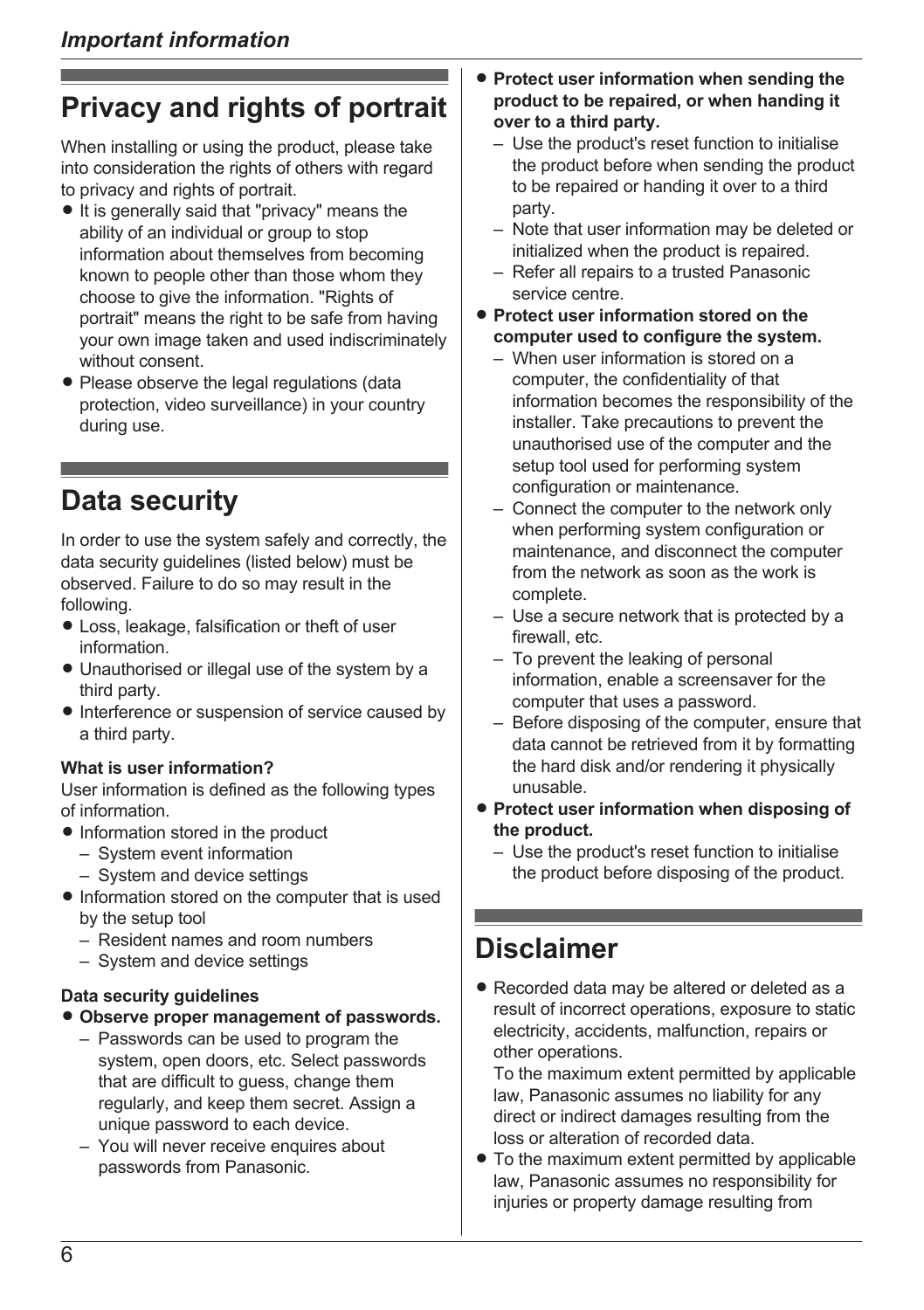failures arising out of improper installation or operation inconsistent with this document.

• To the maximum extent permitted by applicable law, Panasonic will not be held responsible for any damage or loss due to non-performance or delay in performance, error or failure of network and/or any products.

# <span id="page-6-0"></span>**Other important information**

- Before attempting to connect or operate this product, please read the nameplate on the bottom or rear of the product.
- When you leave the product unused for a long period of time, unplug it from the power outlet.
- $\bullet$  If you stop using this product, remove it from the walls to prevent it from falling off.
- When power fails, this product cannot be used.
- Panasonic may not be liable for damages due to external factors such as power failures.

# <span id="page-6-1"></span>**General information**

- $\bullet$  In the event of problems, you should contact your equipment supplier in the first instance.
- After removing the product and any included items from the packaging, store, dispose, or recycle the packaging as necessary. Note that certain types of packaging may be a suffocation or choking hazard.

**Graphical symbols for use on equipment and their descriptions**

| <b>Symbol</b> | <b>Explanation</b>                           |
|---------------|----------------------------------------------|
|               | Alternating current (A.C.)                   |
|               | Direct current (D.C.)                        |
|               | Protective earth                             |
|               | Protective bonding earth                     |
|               | Caution: risk caused by visible<br>radiation |
|               | For indoor use only                          |



**Disposal of Old Equipment and Batteries (Only for European Union and countries with recycling systems)**



These symbols  $(0, 0)$  on the products, packaging, and/or accompanying documents mean that used electrical and electronic products and batteries must not be mixed with general household waste. For proper treatment, recovery and recycling of old products and used batteries, please take them to applicable collection points in accordance with your national legislation. By disposing of them correctly, you will help to save valuable resources and prevent any potential negative effects on human health and the environment.

For more information about collection and recycling, please contact your local authority. Penalties may be applicable for incorrect disposal of this waste, in accordance with national legislation.

**For business users in the European Union** If you wish to discard electrical and electronic equipment, please contact your dealer or supplier for further information.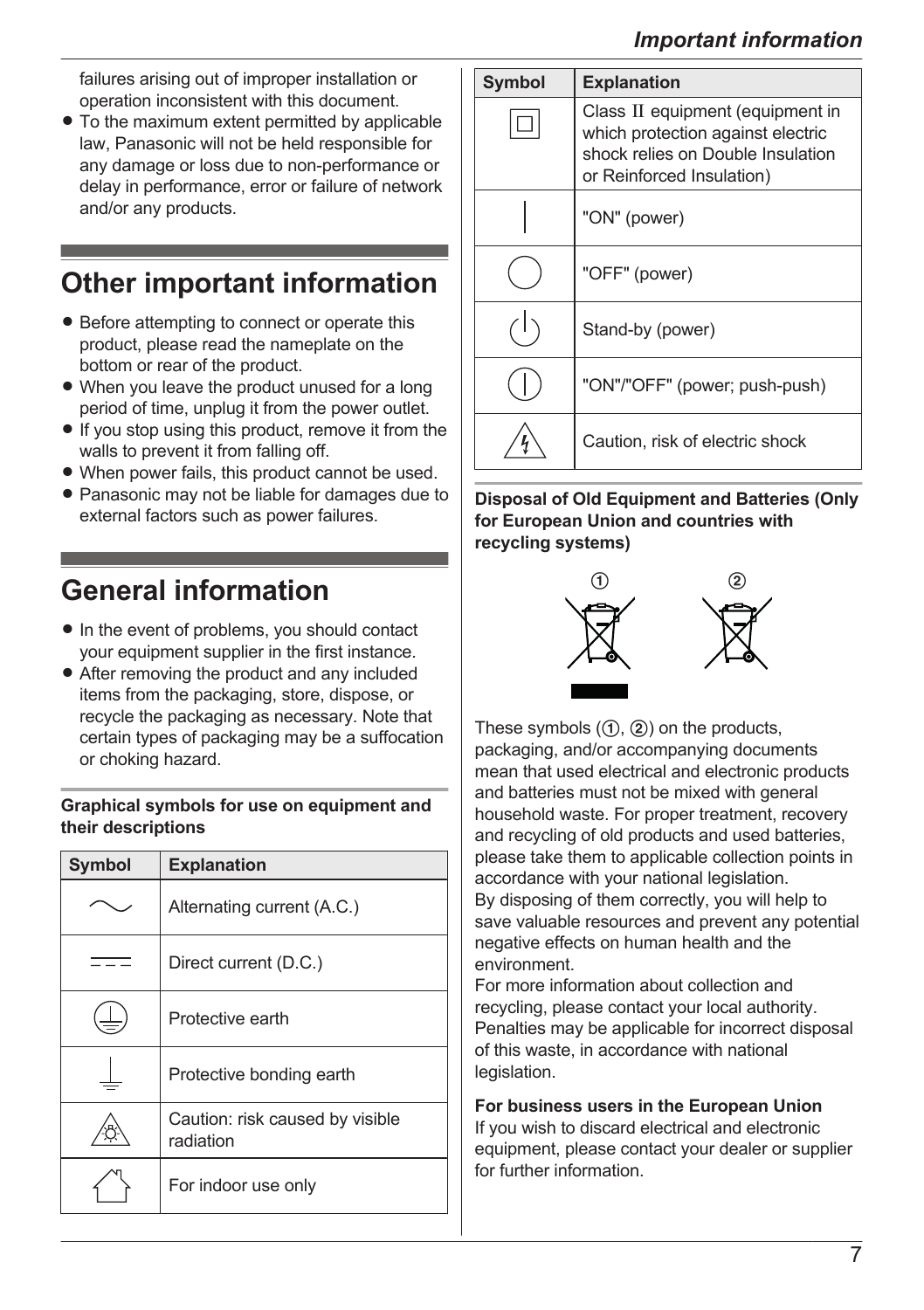### *Important information*

#### **Information on Disposal in other Countries outside the European Union**

These symbols  $(1)$ ,  $(2)$ ) are only valid in the European Union. If you wish to discard these items, please contact your local authorities or dealer and ask for the correct method of disposal.

#### **Note for the battery symbol**

This symbol  $(2)$  might be used in combination with a chemical symbol. In this case it complies with the requirement set by the Directive for the chemical involved.

# <span id="page-7-0"></span>**For India only**

#### **Declaration of Conformity with the requirements of the E-Waste (Management) Rules**

The Product is in conformity with the requirements of the reduction of hazardous substances of the E-Waste Rules.

The content of hazardous substance with the exemption of the applications listed in SCHEDULE II of the E-Waste Rules:

- 1. Lead (Pb) not over 0.1% by weight;
- 2. Cadmium (Cd) not over 0.01% by weight;
- 3. Mercury (Hg) not over 0.1% by weight;
- 4. Hexavalent chromium (Cr6+) not over 0.1% by weight;
- 5. Polybrominated biphenyls (PBBs) not over 0.1% by weight;
- 6. Polybrominated diphenyl ethers (PBDEs) not over 0.1% by weight.

#### **Disposal information**



For the purpose of recycling to facilitate effective utilization of resources, please return this product to a nearby authorized collection centre, registered dismantler or recycler, or Panasonic service centre when disposing of this product.

Please see the Panasonic website for further information on collection centres, etc., or call the toll-free number below.

Website:

[http://www.panasonic.com/in/corporate/](http://www.panasonic.com/in/corporate/sustainability/panasonic-india-i-recycle-program.html) sustainability/ panasonic-india-i-recycle-program.html Service helpline: 1800 103 1333 or 1800 108 1333

# <span id="page-7-1"></span>**For Europe**

#### **Declaration of Conformity**

Panasonic Corporation declares that the radio equipment type (VL-VN1500BX/VL-VN1500EX) is in compliance with Directive 2014/53/EU. The full text of the EU declaration of conformity is available at the following internet address: https://www.ptc.panasonic.eu/ compliance-documents

**Contact to Authorised Representative:**

Panasonic Testing Centre Panasonic Marketing Europe GmbH Winsbergring 15, 22525 Hamburg, Germany

#### **Ecodesign information**

Ecodesign information under EU Regulation (EC) No. 1275/2008 amended by (EU) Regulation No. 801/2013. "ErP Free Web Product Information" is available at the following URL: https://www.ptc.panasonic.eu/ compliance-documents Power consumption in networked standby and guidance are mentioned in the web site above. This device is classified as a HiNA device (networked equipment with high network availability), according to Ecodesign requirements.

#### **Note:**

• For more information about the energy efficiency of the product, please visit our website, www.panasonic.com, and enter the model number in the search box.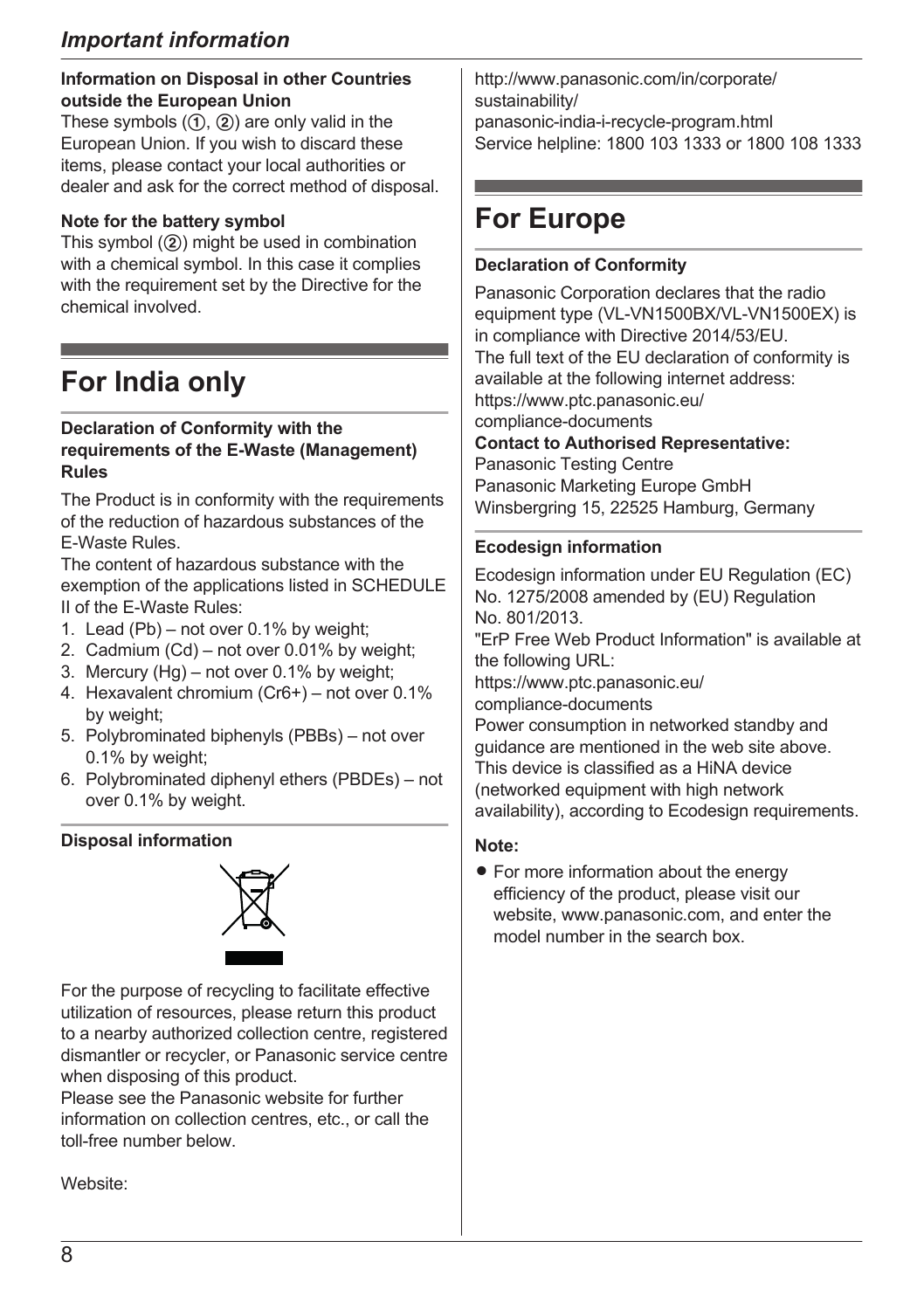### <span id="page-8-0"></span>**DC IN connector** Used to connect the door station to a power **Device diagrams** supply unit (sold separately) when no PoE power supply is available. **Front view R1/R2 connection terminals** Used to connect a relay box (sold separately) E so that signals can be sent to an electric lock. A **D**  $\bm{\Theta}$ طكة G  $\overline{a}$  $\bm{o}$ **Rear view**  $\boldsymbol{\Theta}$ 10  $\Omega$  $\circ$ Ă **O** Lens cover **Camera lens Light** Used to illuminate the visitor's face or the area in front of the door station so that the visitor's face can be seen in the dark *A* Speaker  $\Theta$  Microphone **Card reader** Allows the door to be unlocked by using a card. The door station beeps if the card cannot unlock the door. **Call button and LED (blue)** Lights when idle and flashes when the call button is pressed or when a card is touched to the card reader. **Vandal proof button** See ["Information about the vandal proof](#page-14-1) [feature", Page 15](#page-14-1) **LAN connector** Used to connect the door station to the network.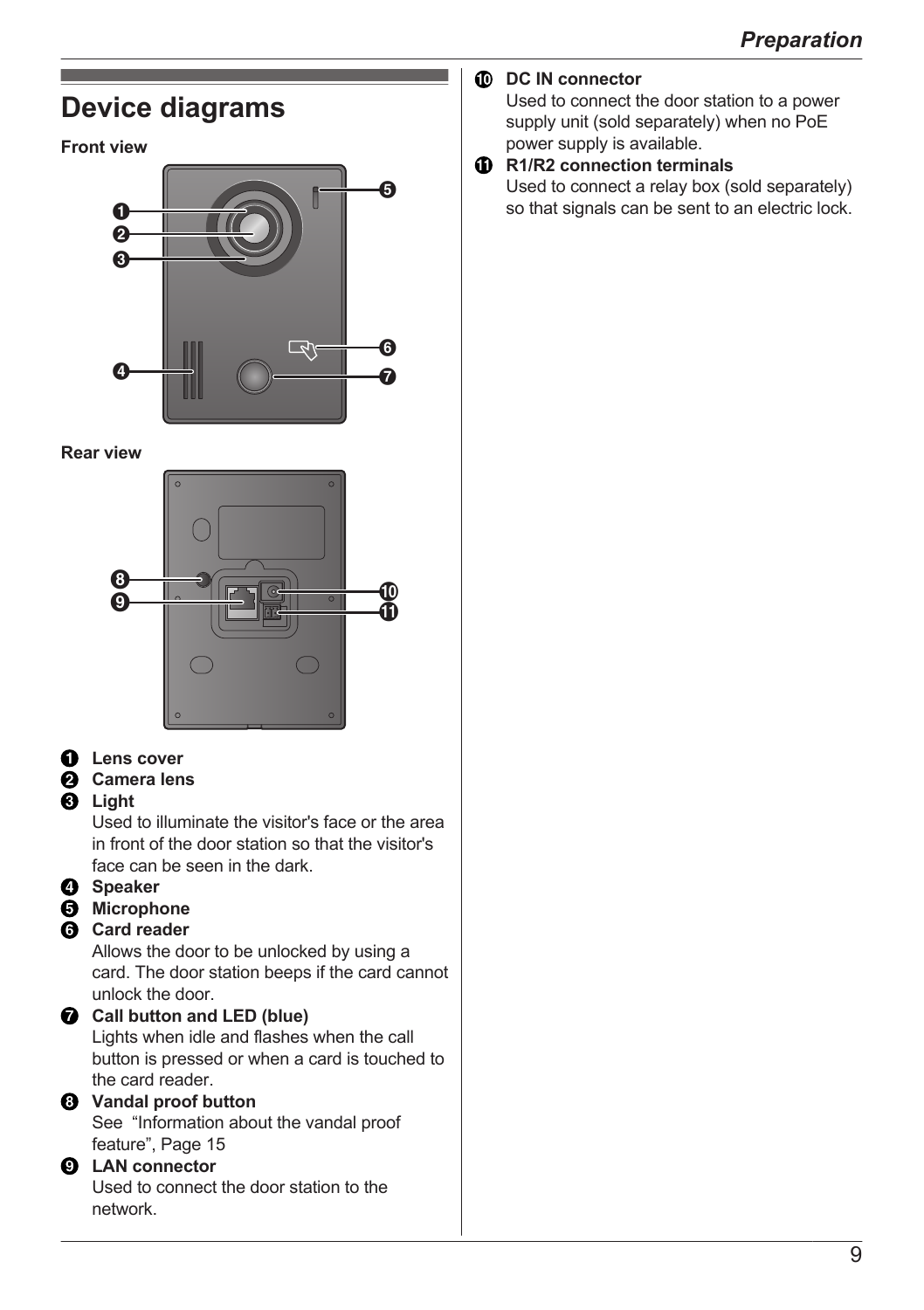# <span id="page-9-0"></span>**Installation cautions**

Refer to the information found in ["Important](#page-4-0) [information", Page 5](#page-4-0) before installing the product.

# **CAUTION**

- If the wiring passes outdoors, use a conduit and a surge protector.
- $\bullet$  If the wiring passes underground, use a conduit, and do not make any connections underground.
- Install the product securely adhering to the instructions in this document to prevent it from falling off the wall. Avoid installing onto low-strength walls, such as gypsum board, ALC (autoclaved lightweight concrete), concrete block, or veneer (less than 18 mm thick) walls.

### <span id="page-9-1"></span>**Information about power connection**

There are 2 methods for powering the door station. Choose one or the other; do not use both methods.

- **Using Power over Ethernet (PoE)** In this case, the door station and a PoE-compatible device (such as a PoE switch or power supply) are connected by a single LAN cable. The LAN cable carries both power and data.
- **Using the VL-PS240 power supply unit (sold separately)**

In this case, the power supply unit is hardwired to the power source, and connects to the door station using the included DC plug.

# <span id="page-9-2"></span>**Power over Ethernet (PoE) connection**

To power the door station using PoE, use a LAN cable to connect the door station and a PoE-compatible device (such as a PoE switch or power supply). See ["Wire and cable](#page-16-0) [specifications", Page 17](#page-16-0) for LAN cable specifications.

# <span id="page-9-3"></span>**Installing the power supply unit (sold separately)**

If the door station will not be powered via PoE, you must install a power supply unit.

#### **Required items**

- Power supply unit (VL-PS240; sold separately)
- DC plug (included)
- Cable binders (included with power supply unit)
- Screws (included with power supply unit)
- Wires for AC and DC connection (user supplied) See "Wire and cable specifications". Page 17 for specifications.
- Soldering gun and solder, insulation sleeve (user supplied)

### **Installation location**

- The device must be installed inside an electrical panel or cabinet.
- A readily accessible disconnect device shall be incorporated external to the equipment. The external disconnect device must be certified, and have a creepage and clearance distance of 3 mm or more.

#### **Installation methods**

The following 2 methods can be used for installing the power supply unit.

- mounting on a DIN rail (user supplied)
- attaching directly to a wall

### **Connecting the AC wires, DC wires, and DC plug**

**1** Strip the ends of the wires that connect to the power supply unit as shown below.



7 mm



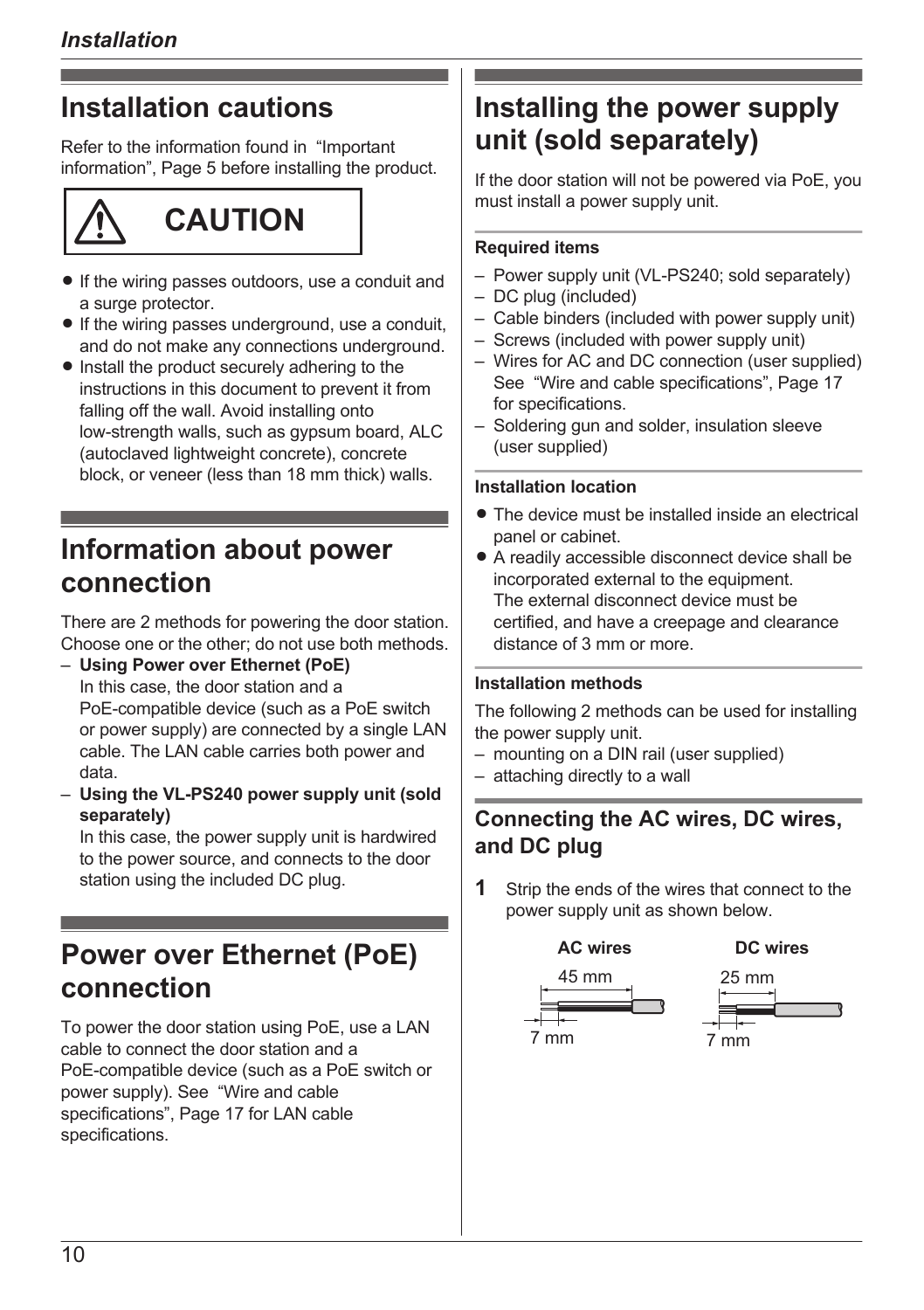**2** Remove the cable cover screws and then remove the cable covers.



- **Screws a** Cable covers
- **3** Connect the AC wires to the AC IN terminals on the top of the power supply unit, and then connect the DC wires to the DC OUT terminals on the bottom of the power supply unit.







• For DC wires, the black wire is negative (-) and the other colour wire is positive (+). Note the colour of each DC wire and which terminal each wire should be connected to, and insert the DC wires as shown.



- Insert the AC and DC wires firmly all the way into the terminals. If the wires are not inserted all the way, heat may be generated.
- **4** Tighten the terminal screws to secure the AC and DC wires (bare wire area) to the terminals, and then use the cable binders to secure the AC and DC wires (jacketed area) to

the cable binder holes on the top and bottom on the power supply unit.



- **A** Terminal screws
- **a** Cable binders connected to cable binder holes
- **Q** To door station
- **Q** To AC power outlet
- Recommended torque:
	- $-$  AC IN terminals: 0.5 N·m {5.1 kgf·cm}
	- $-$  DC IN terminals: 0.45 N·m  $\{4.6 \text{ kgf} \cdot \text{cm}\}$
- **5** Strip the remaining ends of the DC wires as shown.



**A** To DC terminals of power supply unit

**6** Solder the ends of the DC wires to the DC plug. Use insulation sleeves to insulate the wires.



**7** Replace the cable covers and then securely fasten the cable cover screws.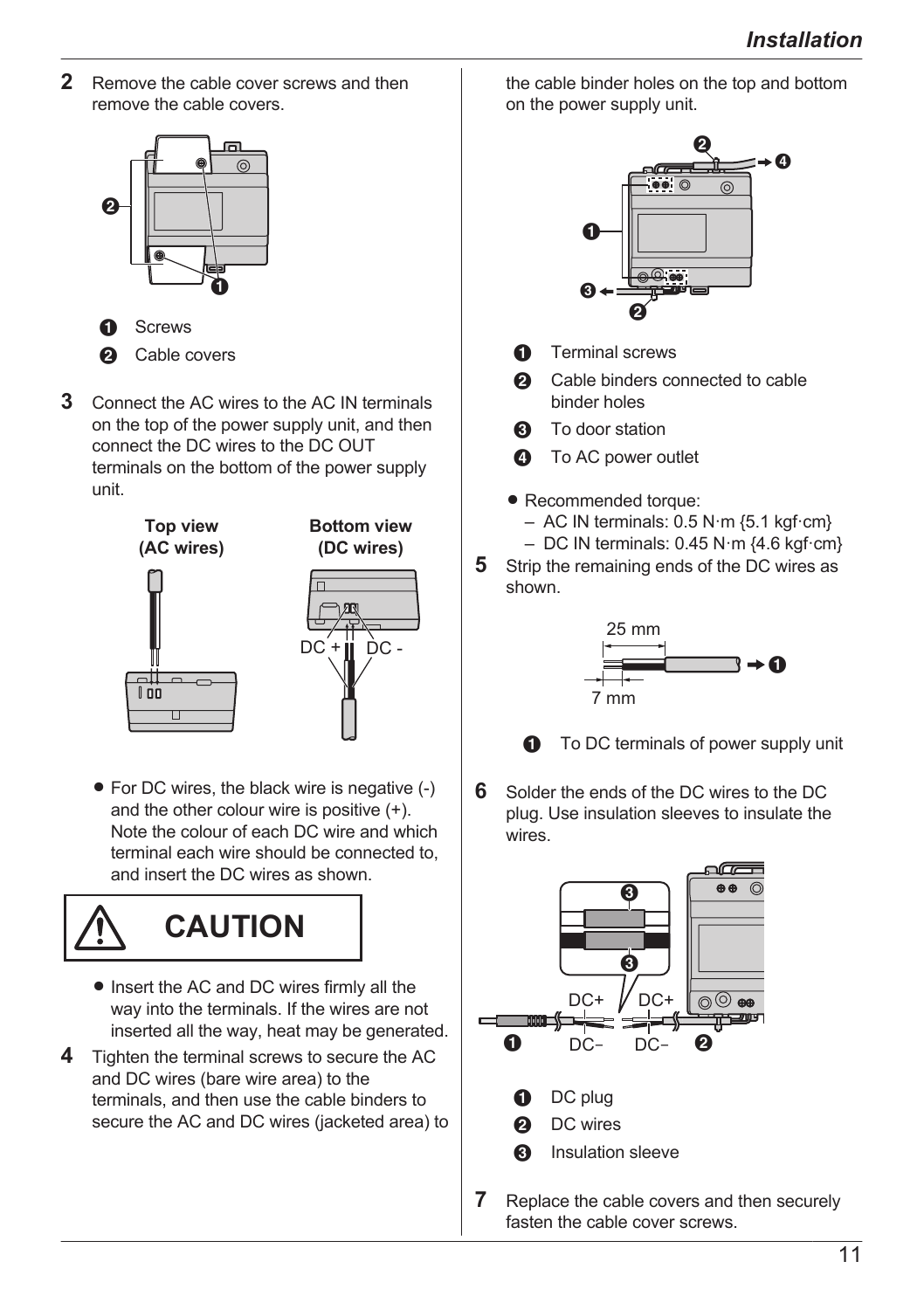### <span id="page-11-1"></span>**Mounting on a DIN rail**

Attach the power supply unit to the DIN rail so that the bottom hook is positioned at the bottom of the power supply unit.

- **1** Hang the top hooks of the power supply unit on the top of the DIN rail.
	- $\bullet$  At this point the power supply unit will be hanging from the DIN rail but will not be secure.
- **2** Pull the lever down, make sure the bottom of the power supply unit is flat against the DIN rail, and then release to lever.
	- The bottom hook will slide up, securing the bottom of the power supply unit to the DIN rail.



- **Top hooks**
- Lever
- **Bottom hook**

### <span id="page-11-2"></span>**Attaching directly to a wall**

Attach the power supply unit to the wall securely using the 2 mounting screws.



# <span id="page-11-0"></span>**Installing the door station**

#### **Required items**

- Mounting base (included)
- Screws (included)
- 2-pin terminal block (included)
- LAN cable (user supplied) See ["Wire and cable specifications", Page 17](#page-16-0) for specifications.
- Wires that connect the door station to relay box and electric lock (user supplied) See ["Wire and cable specifications", Page 17](#page-16-0) for specifications.
- Water-resistant sealant (user supplied)

#### **Optional items**

– Relay box (VL-RLY1; sold separately)

#### **Installation location**

- $\bullet$  Do not install the product in the following locations. There may be a risk of malfunction or communication disturbances.
	- Places where vibration, impact, or echoing occurs.
	- Places near a high concentration of dust, hydrogen sulphide, ammonia, sulphur, or noxious fumes.
	- Places where there is excessive smoke, dust, and high temperature.
	- Places exposed to direct sunlight.
	- Places where most of the background is the sky.
	- Places where the background is a white wall, and direct sunlight will reflect off it.
- Install the product away from electronic appliances such as TVs, radios, personal computers, air conditioners, boiler control panels with intercom, home security equipment, wireless devices, or digital cordless phones.
- $\bullet$  Install the door station at least 5 m away from the room monitor.
- Dust protection/water protection is IP54. Only when installation work specified in this document is properly performed and appropriate water protection treatment is performed.
- Make sure the rear of the product is not subject to water.
- Depending on the installation location, condensation may form on the product's lens cover. This may cause images to become obscured. Condensation will dissipate as the temperature rises.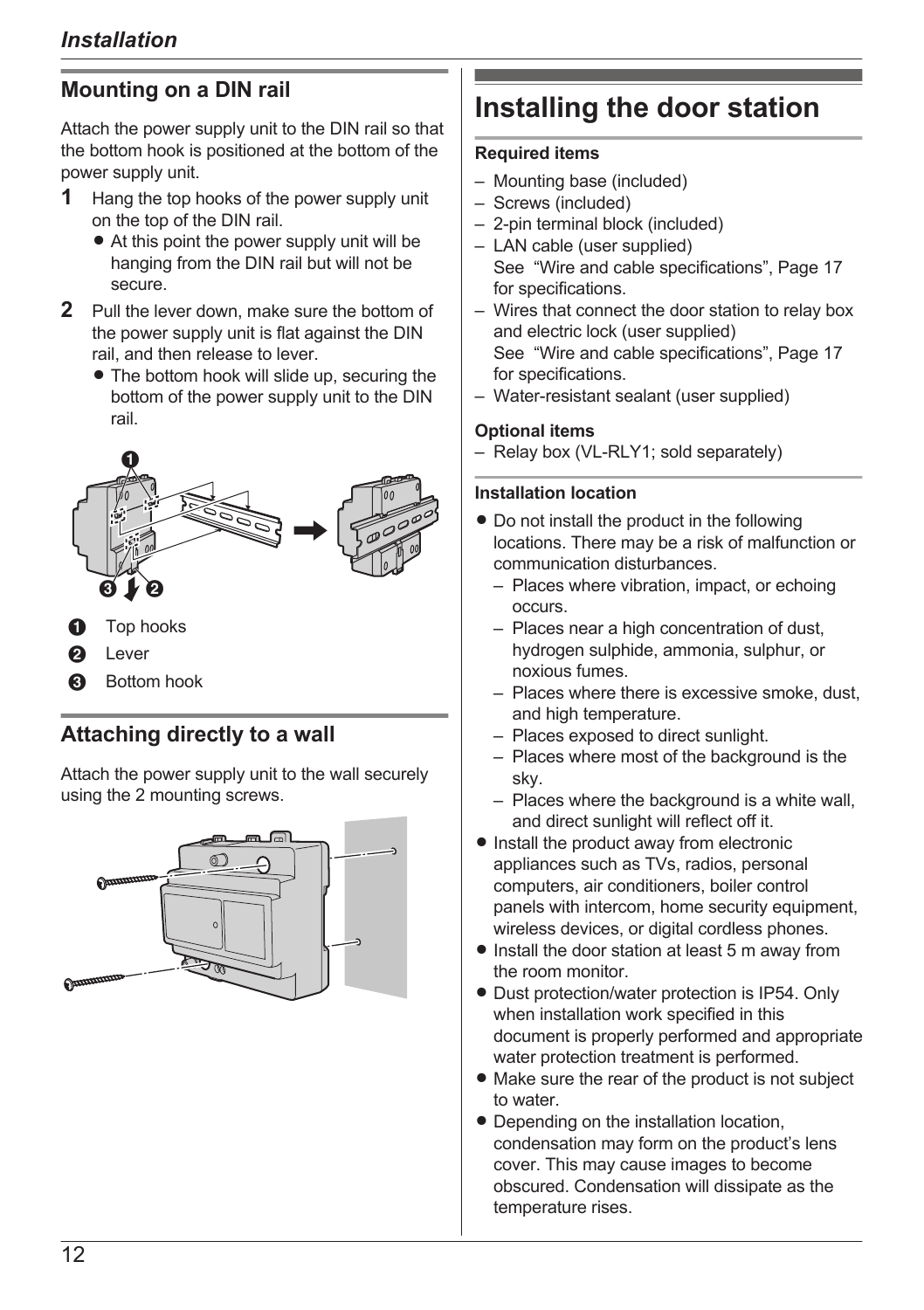### **Installation position of the door station and camera range**

Refer to the following examples and confirm the area viewable by the camera. In each illustration, the viewable area is indicated by " $\bigcirc$ " and the centre of the camera lens is indicated by  $\mathbf{Q}$ ".

### **Installed on vertical wall, side view**



#### **Top view**



#### **Note:**

- The measurements and angles shown here are for reference purposes and may vary depending on the environment.
- $\bullet$  Install the door station so that the door station is not exposed to strong light. If strong light shines on the door station, the visitor's face may not be distinguishable.

### **Installation**

### **Important:**

- $\bullet$  When existing wiring (such as chime wires) is used:
	- It may contain AC voltage that may cause electric shock and/or damage the product.
	- Never use the following types of wiring. Consult a qualified technician/dealer.



 $\overline{\bullet}$ 

- See ["Wire and cable specifications", Page 17](#page-16-0) for information about wiring materials.
- **1** Remove the screw, and then remove the mounting base.



- **Screw**
- Mounting base
- **2** Attach the mounting base to the wall securely using the mounting screws.
	- After securing the mounting base to the wall, caulk the top and sides of the mounting base with water-resistant sealant. Do not caulk the bottom side.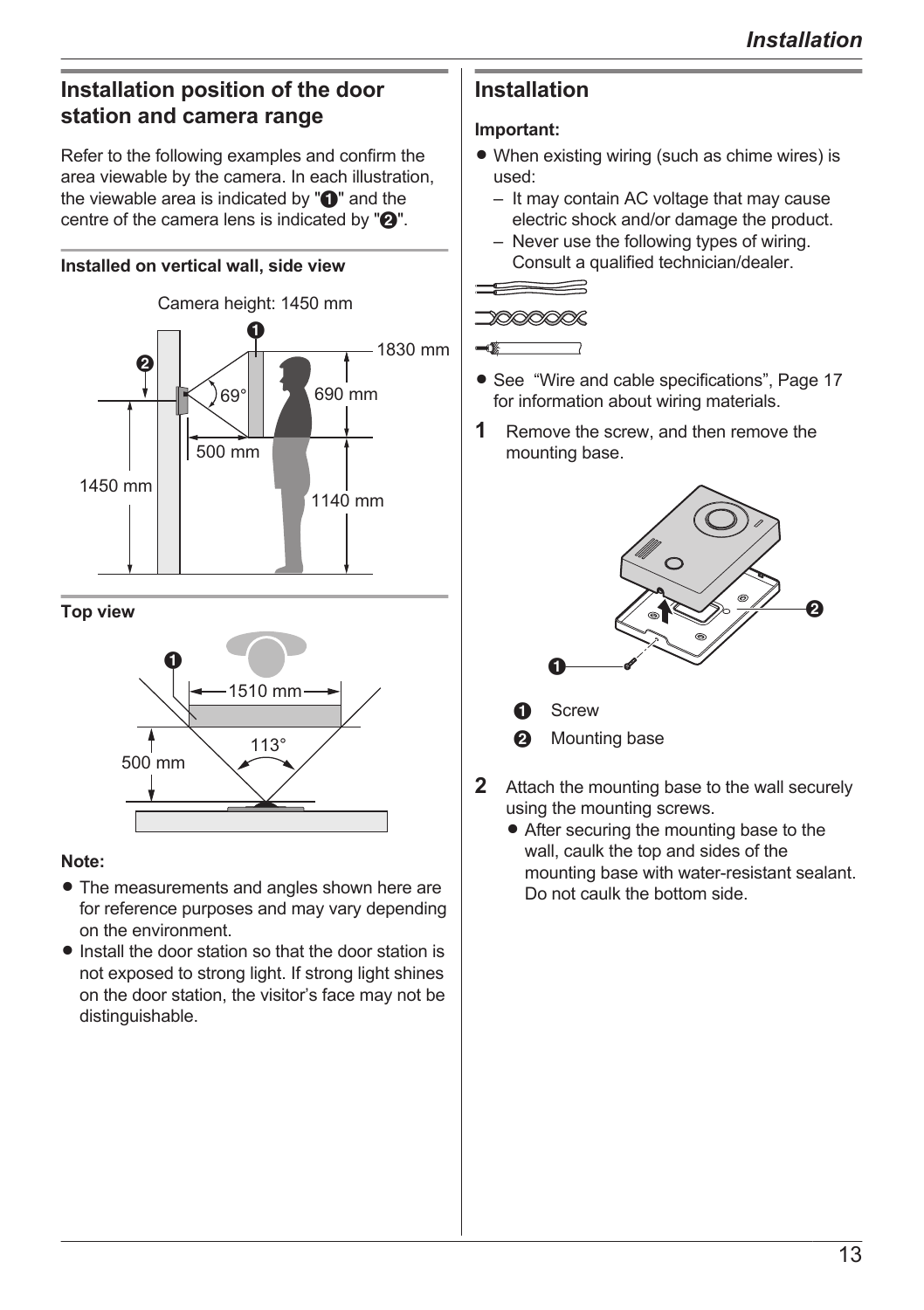

- **O** Mounting base
- **2** LAN cable
- **6** DC cable from power supply unit
- **<sup>O</sup>** Area caulked with water-resistant sealant
- **6** Area not to be caulked
- **3** Connect the wires and cables to the door station.
	- See ["Connecting the wires and cables",](#page-13-0) [Page 14.](#page-13-0)
- **4** Attach the door station to the mounting base and then secure the door station to the mounting base using the screw.

### <span id="page-13-0"></span>**Connecting the wires and cables**

**1** Connect the LAN cable to the LAN connector.

### **2 Optional**

If you are using a power supply unit to power the door station, connect the DC plug to the DC. IN connector

• See ["Installing the power supply unit \(sold](#page-9-3) [separately\)", Page 10](#page-9-3) for information about installing the power supply unit.

### **3 Optional**

If you are using a relay box to connect an electric lock to the door station, insert the wires from the relay box into the 2-pin terminal block, tighten the terminal block screws, and then attach the 2-pin terminal block to connection terminals R1 and R2.

- Make sure the wires are inserted fully into the terminal block and that the terminal block screws are tight enough to prevent the wires from pulling out.
- $\bullet$  Make sure the 2-pin terminal block snaps into place and is securely connected to connection terminals R1 and R2.
- See ["Installing the relay box \(sold](#page-14-0) [separately\)", Page 15](#page-14-0) for information about installing the relay box.

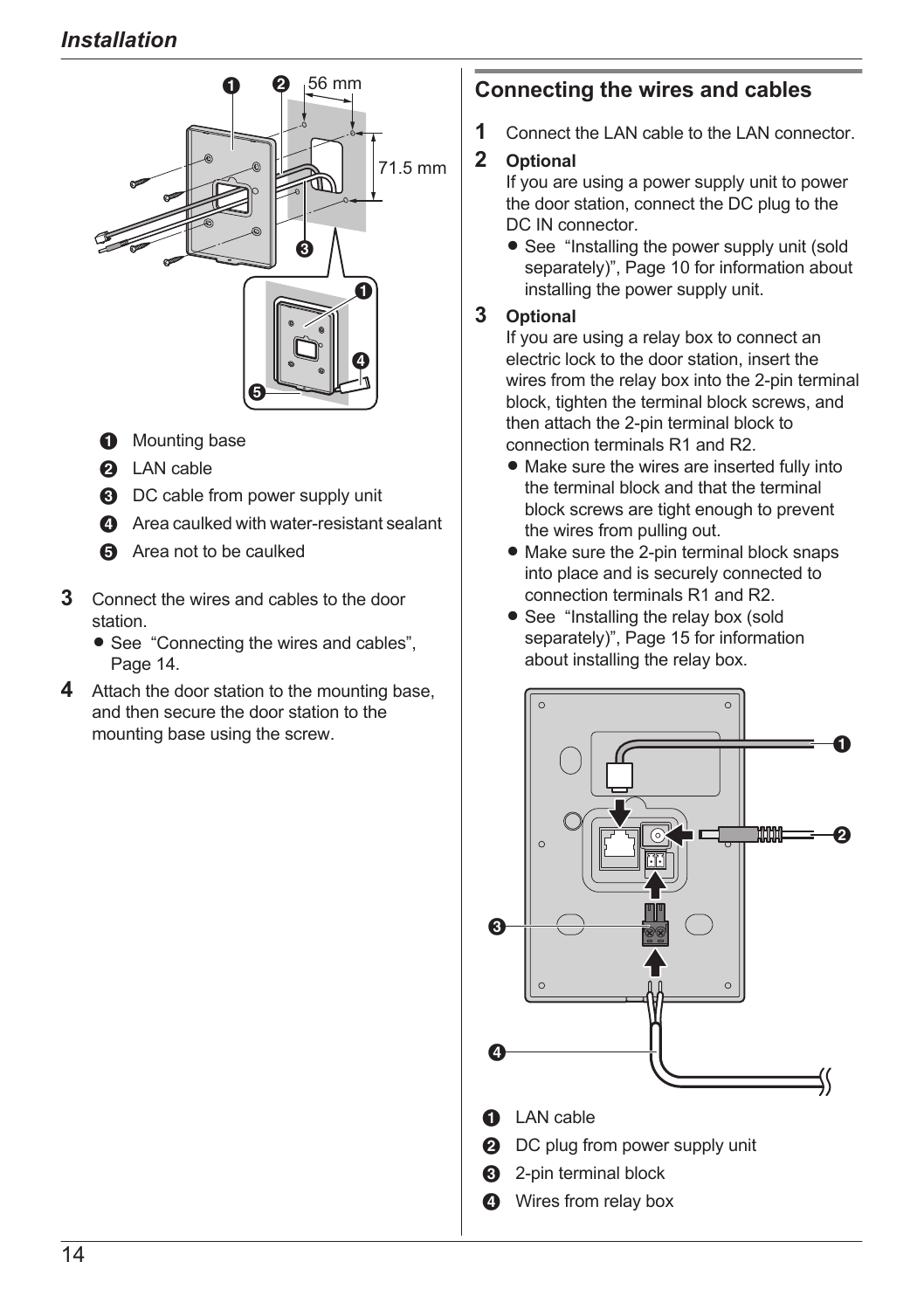#### **Note:**

- Refer to the documentation of the compatible room monitor for wiring schematics.
- Refer to "Wire and cable specifications". [Page 17](#page-16-0) for information on the type and length of wires that can be used.

### <span id="page-14-1"></span>**Information about the vandal proof feature**

When the door station is installed using the mounting base, the mounting base presses against the vandal proof button and holds the button down as long at the door station is attached to the mounting base. If there is an attempt to remove the door station from the mounting base, the vandal proof button is released and the vandal proof feature sounds an alert for 3 minutes.

#### **Note:**

- $\bullet$  If this alert is triggered accidentally during installation, or to avoid false detections when performing maintenance, disconnect the door station from the power supply by disconnecting the DC plug or by cutting the power to the power supply unit.
- $\bullet$  To avoid false detections during installation, the vandal proof feature cannot be triggered unless the vandal proof button has been pressed down continuously for 3 minutes.

# <span id="page-14-0"></span>**Installing the relay box (sold separately)**

A relay box must be used when connecting an electric lock to the door station.

### **Required items**

- Relay box (VL-RLY1; sold separately)
- Cable binders (included with relay box)
- Screws (included with relay box)
- Electric lock (user supplied)
- Wires connections (user supplied) See "Wire and cable specifications". Page 17 for specifications.

### **Connecting the wires**

**1** Strip the ends of the wires that connect to the relay box as shown below.

### **Door station wires Electric lock wires**



**2** Remove the cable cover screw and then remove the cable cover.





Cable cover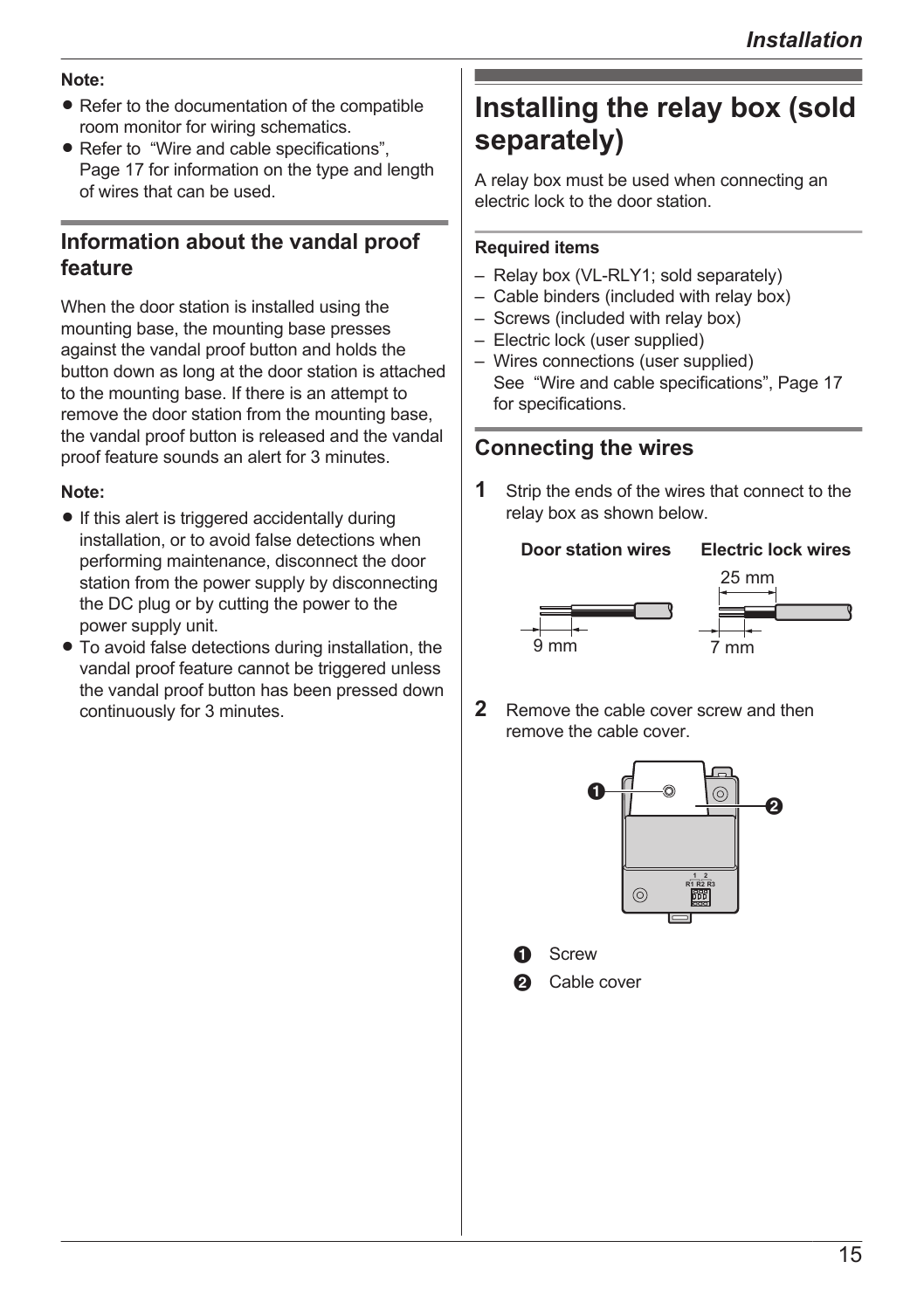### *Installation*

**3** Connect the electric lock wires to connection terminals S1 and S2 on the top of the relay box.



**A** Terminals

**4** Tighten the terminal screws to secure the electric lock wires to connection terminals S1 and S2, and then use the cable binder to secure the electric lock wires (jacketed part) to the cable binder hole.



- A Cable binder connected to cable binder hole
- **2** To electric lock
- **6** Terminal screws (S1/S2)
- Recommended torque for terminal screw: 0.45 N·m {4.6 kgf·cm}

**5** Connect the wires from the door station by pressing the wire release button with a pointed object such as a screwdriver while inserting the wire into connection terminals R1 and R2. (To disconnect a wire, press the button while pulling it out.)



- **A** Wire release buttons
- **2** Connection terminals (R1/R2)
- **6** To door station
- Note that connection terminal R3 is not used.
- **6** Strip the remaining ends of the door station wires as shown station.





**O** To terminals of relay box

**7** Replace the cable cover and then securely fasten the cable cover screw.

### **Mounting on a DIN rail or wall**

For information on how to mount the relay box on DIN rail or a wall, refer to descriptions used for the power supply unit in ["Mounting on a DIN rail",](#page-11-1) [Page 12](#page-11-1) and ["Attaching directly to a wall",](#page-11-2) [Page 12](#page-11-2).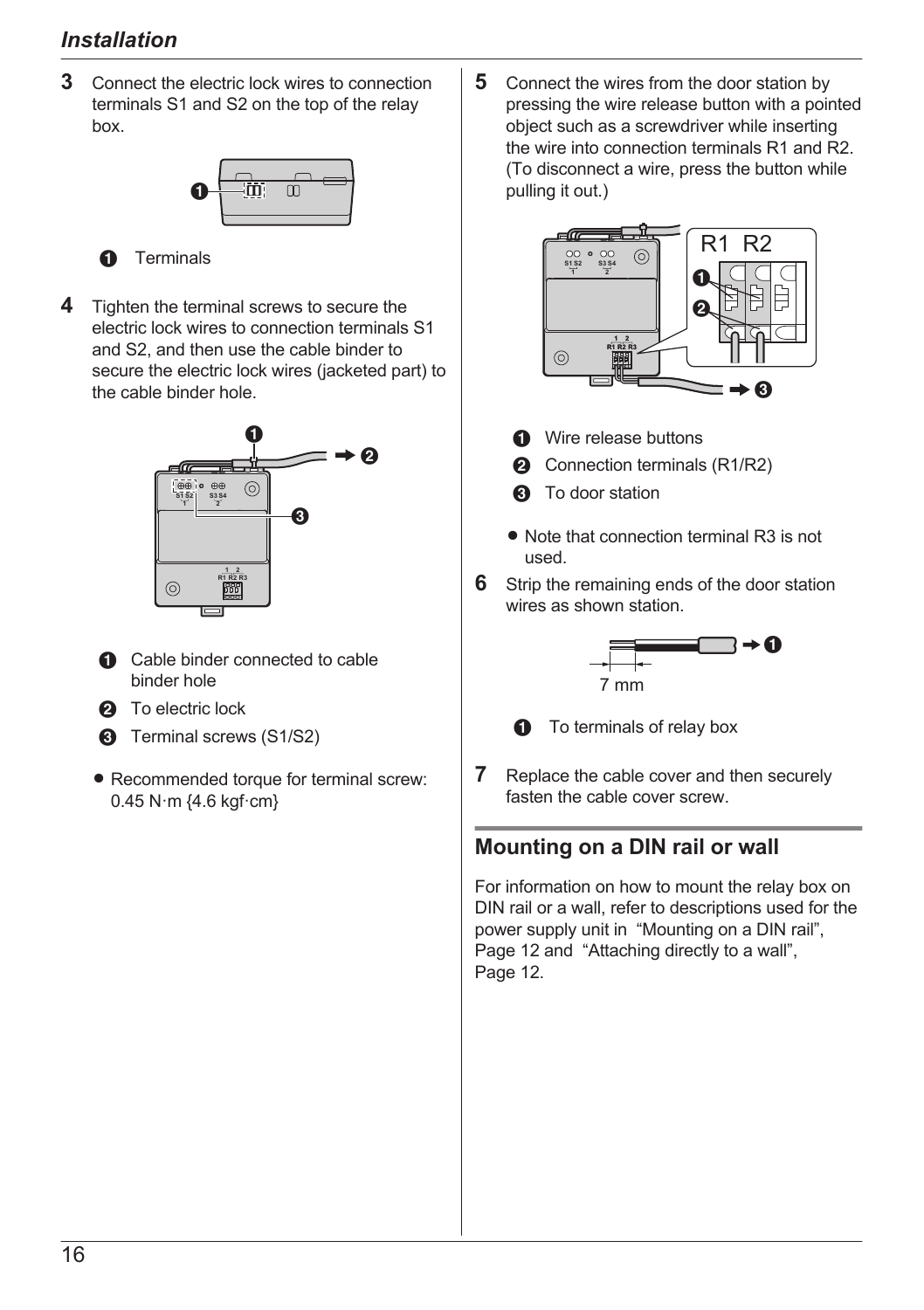### <span id="page-16-0"></span>**Wire and cable specifications**

| <b>Wiring run</b>                   |                                                        | <b>Specifications</b> | Max. length                                              |                                       |
|-------------------------------------|--------------------------------------------------------|-----------------------|----------------------------------------------------------|---------------------------------------|
| Door station                        | $\leftrightarrow$                                      | Switching hub         | Cat-5e or higher,<br>stranded, twisted pair,<br>straight | $100 \text{ m}$                       |
|                                     |                                                        |                       | 0.65 mm (22 AWG)                                         | approx. 10 m                          |
|                                     | Door station<br>Power supply unit<br>$\leftrightarrow$ |                       | 2 mm (12 AWG)                                            | approx. 20 m                          |
| Power supply unit $\leftrightarrow$ |                                                        | AC power source       | 1.2 mm (17 AWG)                                          | No requirement                        |
|                                     |                                                        |                       | 2 mm (12 AWG)                                            |                                       |
|                                     |                                                        |                       | 0.5 mm (24 AWG)                                          | According to                          |
| Door station<br>$\leftrightarrow$   |                                                        | Relay box             | 1.2 mm (17 AWG)                                          | specification of<br>connected device. |
|                                     |                                                        |                       | 0.5 mm (24 AWG)                                          | According to                          |
| Relay box                           | $\leftrightarrow$                                      | Flectric lock         | 1.2 mm (17 AWG)                                          | specification of<br>connected device. |

#### **Note the following when selecting wiring**

• For all wiring (except network wiring), use 2-conductor (solid copper) wiring with a PE (polyethylene)-insulated PVC jacket.

Mid-capacitance, non-shielded wiring is recommended.

- A certified power supply wiring has to be used with this equipment. The relevant national installation and/or equipment regulations shall be considered. A certified power supply wiring not lighter than ordinary polyvinyl chloride flexible wiring according to IEC 60227 shall be used.
- When connecting an electric lock, select a device that meets the following guidelines. Electric lock connection terminal (Relay box: S1/S2):
	- N/O dry closure contact
	- 12 V AC/DC, less than 1 A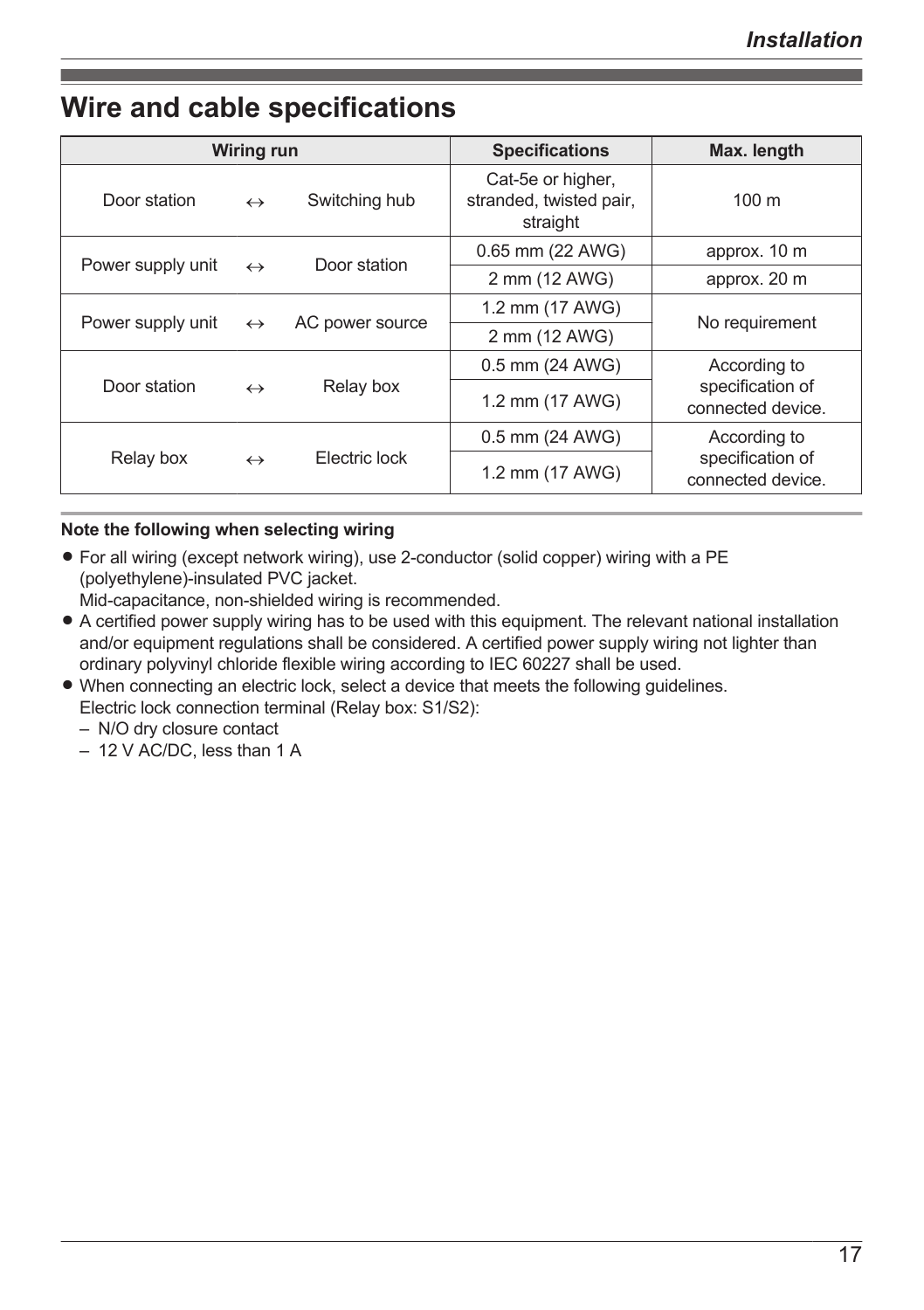# <span id="page-17-0"></span>**Specifications**

### **Door station (VL-VN1500)**

| <b>Power source</b><br>Power                                 | When using PoE: Class 2,<br><b>IEEE 802.3af</b><br>When using power supply<br>unit (VL-PS240): 24 V DC,<br>0.6A<br>Standby: 2.5 W for PoE, |  |
|--------------------------------------------------------------|--------------------------------------------------------------------------------------------------------------------------------------------|--|
| consumption                                                  | 2.6 W for VL-PS240<br>During operation: 5.1 W for<br>PoE, 6.3 W for VL-PS240                                                               |  |
| <b>Dimensions</b><br>(mm) (height x<br>width $\times$ depth) | Approx. 141×100×28.5<br>(excluding protruding<br>sections)                                                                                 |  |
| Mass (weight)                                                | Approx. 250 g                                                                                                                              |  |
| Operating<br>environment                                     | Ambient temperature:<br>approx. -10 °C to +55 °C<br>Relative humidity<br>(non-condensing): up to<br>90 %                                   |  |
| Installation<br>method                                       | Wall mount (mounting base<br>supplied)                                                                                                     |  |
| Image sensor                                                 | 1/3-inch CMOS sensor<br>(approx. 1.3M pixels)                                                                                              |  |
| Viewing angle                                                | Horizontally: approx. 113°<br>Vertically: approx. 69°                                                                                      |  |
| Minimum<br>illuminance<br>required                           | 1 <sub>k</sub><br>(within approx. 50 cm from<br>the camera lens)                                                                           |  |
| Lighting method                                              | <b>LED lights</b>                                                                                                                          |  |
| <b>IP</b> rating                                             | IP54*1                                                                                                                                     |  |
| <b>Card reader</b><br>(RFID)                                 | ISO/IEC 14443 Type A<br>(MIFARE <sup>®</sup> )<br>(Frequency: 13.56 MHz; RF<br>transmission power:<br>42 dBµA/m (max.) @ 10 m)             |  |
| <b>Video format</b>                                          | H.264 codec                                                                                                                                |  |
| <b>Audio format</b>                                          | G.711 codec                                                                                                                                |  |
| <b>Network</b><br>interface                                  | Ethernet II (DIX)                                                                                                                          |  |
| <b>Network protocol</b>                                      | TCP/IP, UDP                                                                                                                                |  |
| Communication<br>mode                                        | Speed, Duplex AUTO<br>(10BASE-T/100BASE-TX,<br>FULL/HALF) (Auto<br>negotiation)                                                            |  |

<span id="page-17-1"></span>\*1 Water resistance is only assured if the product is installed correctly according to the instructions, and appropriate water protection measures are taken.

**Power supply unit (VL-PS240, sold separately)** The power supply unit is for indoor use only.

| <b>Power source</b>                                                   | Input: 220-240 V AC, 0.2 A,<br>50/60 Hz<br>Output: 24 V DC, 0.6 A                                       |
|-----------------------------------------------------------------------|---------------------------------------------------------------------------------------------------------|
| <b>Dimensions</b><br>$(mm)$ (height $\times$<br>width $\times$ depth) | Approx. 116×100×54<br>(excluding protruding sections)                                                   |
| Mass (weight)                                                         | Approx. $230 g$                                                                                         |
| Operating<br>environment                                              | Ambient temperature: approx.<br>$0 °C$ to +50 $°C$<br>Relative humidity<br>(non-condensing): up to 90 % |
| Installation<br>method                                                | Attach to DIN rail<br>Wall mount (using included<br>screws)                                             |

### **Relay box (VL-RLY1, sold separately)**

| <b>Power source</b>                                                   | Power supplied by the door<br>station                                                               |
|-----------------------------------------------------------------------|-----------------------------------------------------------------------------------------------------|
| <b>Dimensions</b><br>$(mm)$ (height $\times$<br>width $\times$ depth) | Approx. $92\times78\times38$ (excluding<br>protruding sections)                                     |
| Mass (weight)                                                         | Approx. $130g$                                                                                      |
| Operating<br>environment                                              | Ambient temperature: approx.<br>0 °C to +40 °C<br>Relative humidity<br>(non-condensing): up to 90 % |
| <b>Installation</b><br>method                                         | Attach to DIN rail<br>Wall mount (using included<br>screws)                                         |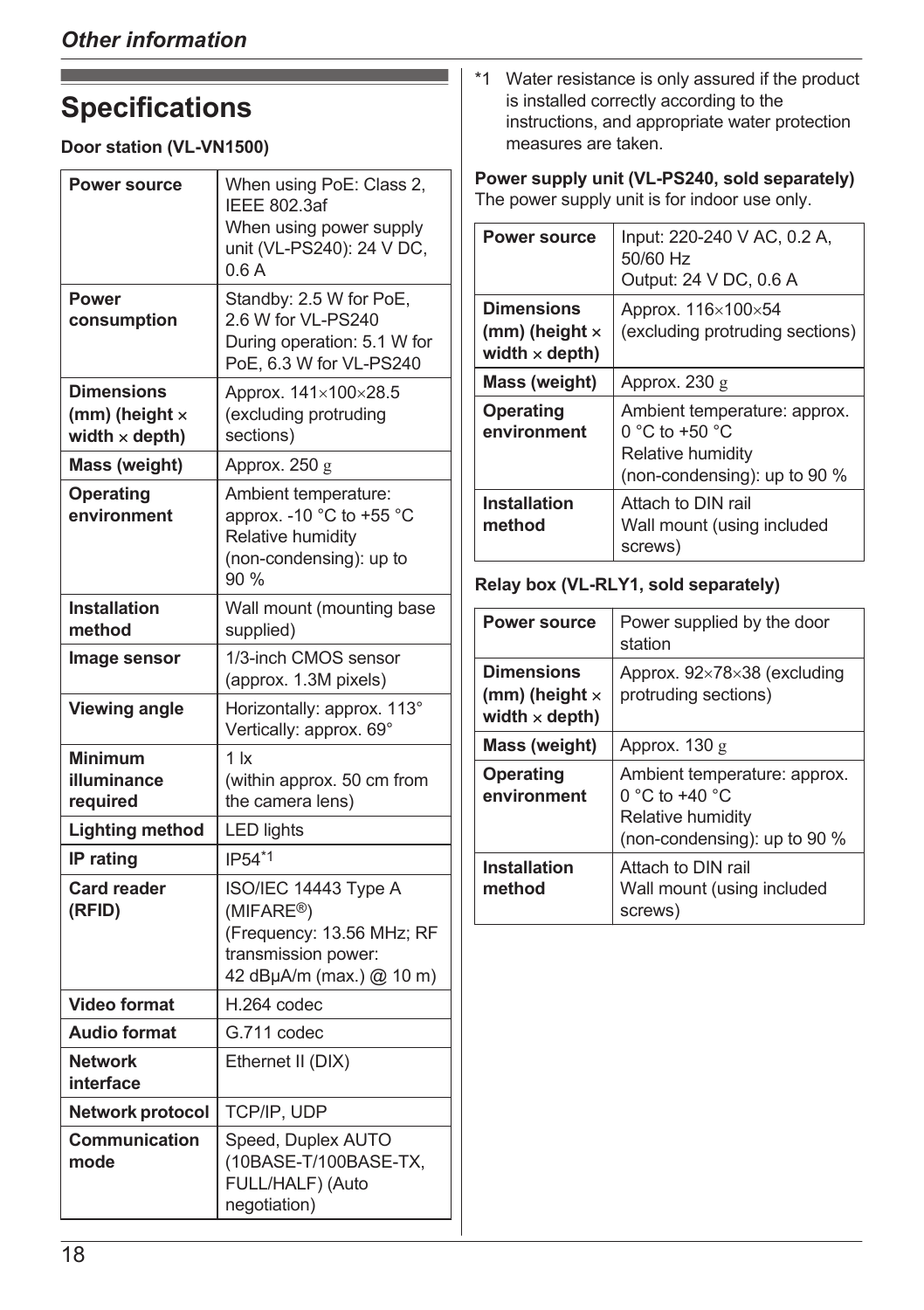## <span id="page-18-0"></span>**Cleaning**

Wipe the product with a soft, dry cloth.

 $\bullet$  For excessive dirt, wipe the product with a cloth slightly dampened with fresh water.

#### **Important:**

 $\bullet$  Do not use any cleaning products that **contain alcohol, polish powder, powder soap, benzine, thinner, wax, petroleum, or boiling water. Also do not spray the product with insecticide, glass cleaner, hair spray or wall paint. This may cause a change in colour or quality of the product.**

### <span id="page-18-1"></span>**Open source software notice**

Parts of this product use open source software supplied based on the relevant conditions of the Free Software Foundation's GPL and/or LGPL and other conditions. Please read all licence information and copyright notices related to the open source software used by this product. This information is available at the following web page: [https://panasonic.net/cns/pcc/support/intercom/](https://panasonic.net/cns/pcc/support/intercom/vn1900) vn1900

At least three (3) years from delivery of this product, Panasonic Corporation will give to any third party who contacts us at the contact information provided below, for a charge of no more than the cost of physically distributing source code, a complete machine-readable copy of the corresponding source code and the copyright notices covered under the GPL and the LGPL. Please note that software licensed under the GPL and the LGPL is not under warranty. [https://panasonic.net/cns/pcc/support/intercom/](https://panasonic.net/cns/pcc/support/intercom/vn1900) vn1900